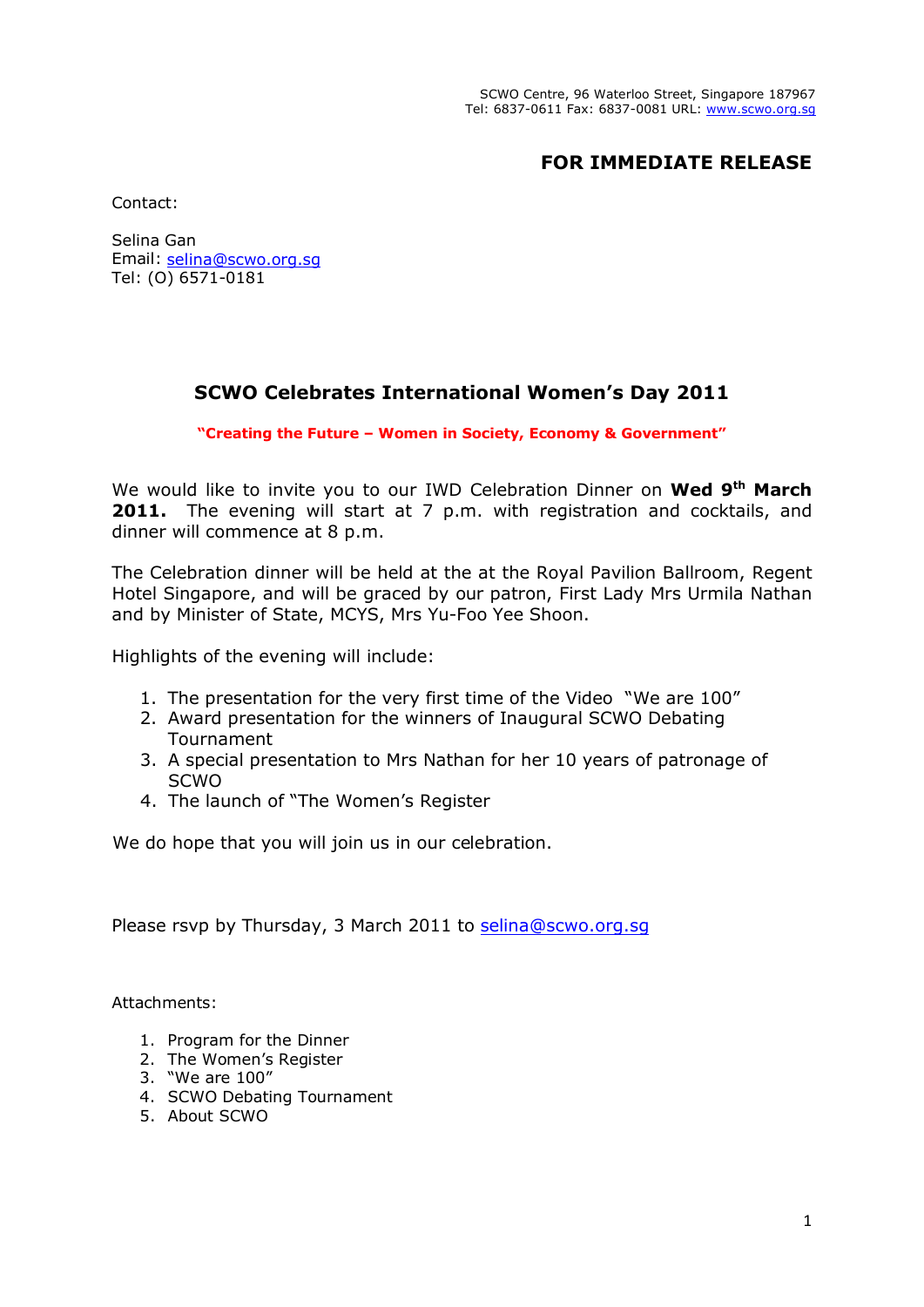## **Program**

- 7.00 p.m. Registration
- 7.30 p.m. Guests to be seated
- 8.00 p.m. Arrival of Guest-of-Honour, Mrs S.R. Nathan, Patron, SCWO
- 8.05 p.m. Welcome Address by: Ms Mary Liew, Chairperson IWD 2011

Opening Address by Mrs Laura Hwang, SCWO President

- 8.10 p.m. Video Presentation "100 Voices"
- 8.45 p.m. Presentation of Awards to Winners of SCWO-SMU Debating Tournament
- 9.15 p.m. Launch of Women's Register
- 9.20 p.m. Performance JazzKids from "Kids Performing"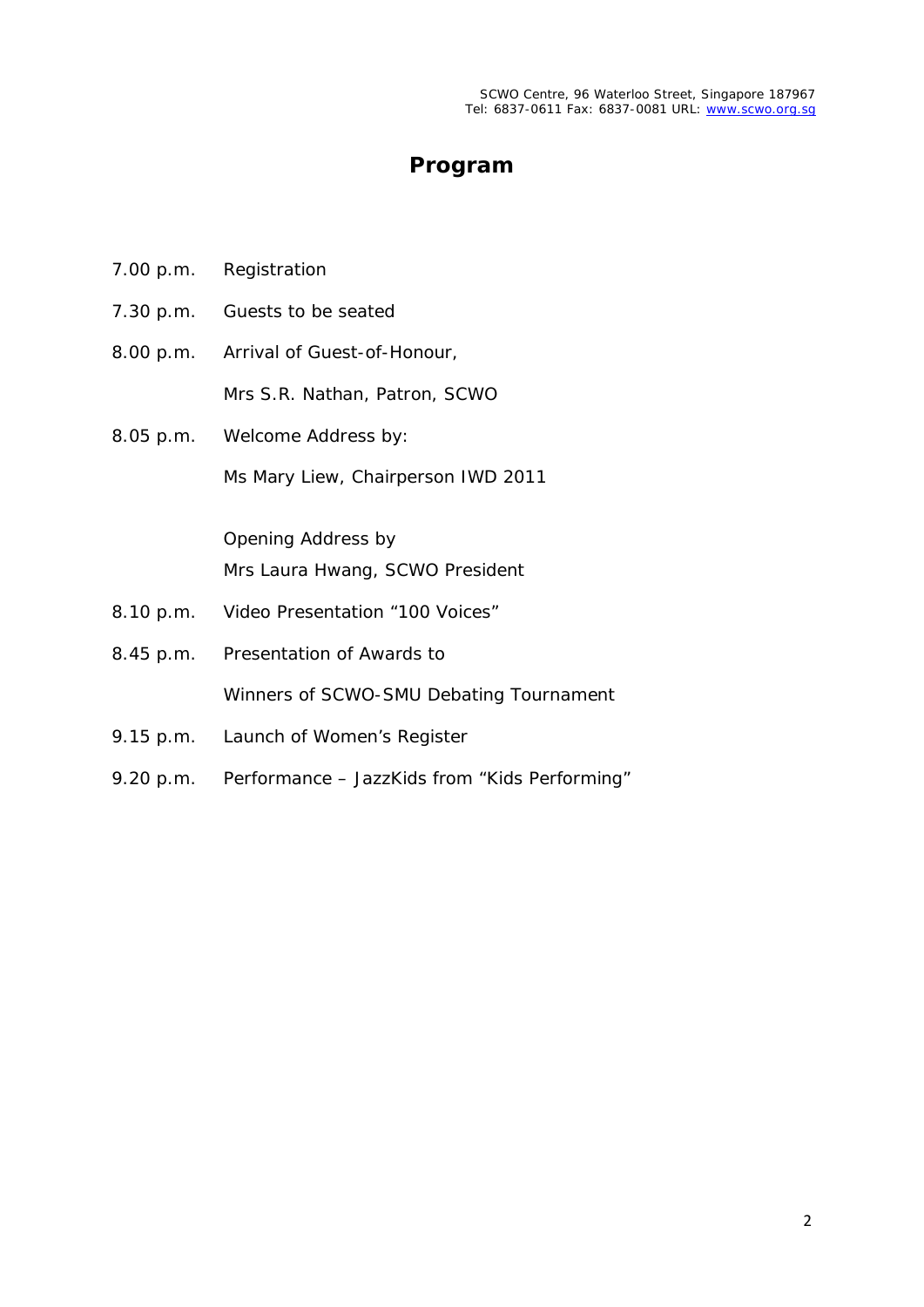### **Women's Register**

The idea of a *Women's Register* was formulated after a year-long public consultation with study groups led by many prominent women in 2005. Conducted by SCWO, the study found that there is an urgent need for a programme to reach out to women to inspire and lead them, as well as to educate and fully harness their potential.

This project has gone through a few phases since its inception and has developed to take a two-pronged approach to achieving its outreach purpose. *Women's Register* has been redefined as a platform for:

- **Networking**
- **Education**
- **Mentoring**
- Inspiration and
- The promotion of directorships for an extensive group of women of all ages.

The first arm of this one-of-a-kind initiative is targetted at younger women, aged between 18 and 35 years, to support them through a mentorship programme and provide internship opportunities; to get them involved in the community and build social and professional networks of their own.

The mentorship programme aims to connect younger women to successful and accomplished women so as to guide them on matters of profession and careers through a communication channel that is convenient and time-saving for both mentors and mentees. For the younger women, this programme provides an insider's view to the various industries and potential career paths; for mentors, it is an opportunity to be able to give back and share their experiences and knowledge with the younger generation. Through *Women's Register*, we also hope to create a sense of community within the pool of mentees for them to share their thoughts, ideas, hopes and dreams, and to ignite in them an interest in social and community work. Furthermore, we hope to promote the spirit of volunteerism and community service among young women by giving them opportunities to interact and /or organise fundraising activities for the Star Shelter or Maintenance Support Central.

At the end of the day, the role of *Women's Register* is to create opportunities to connect younger women to their older and more experienced counterparts in the community, to inspire and empower them to take charge of their own lives and lead them with positivity, compassion and courage.

The second outreach arm is called *BoardAgender*. *BoardAgender* aims to provide a forum in Singapore to enhance the awareness and understanding of the benefits of gender-balanced business, as well as to encourage more women to take on senior leadership roles and contribute their expertise in the boardroom. *BoardAgender* welcomes individual businesswomen and men, as well as private and public sector organisations, to participate in its events, engage in its discussions, and benefit from its resources in order to achieve best practices through gender diversity.

More than half of the Singapore population is female; yet only a small percentage of the extensive pool of well-educated and experienced businesswomen is represented in the senior ranks of corporations. Through *BoardAgender*, we hope to make known the considerable advantages that can be gained as a result of having gender diversity at top levels of management. Gender-balanced business should be seen as a business imperative to ensure that companies tap into the best leadership and talent – regardless of gender – to further innovation, profitability and sustainability in today's global economy.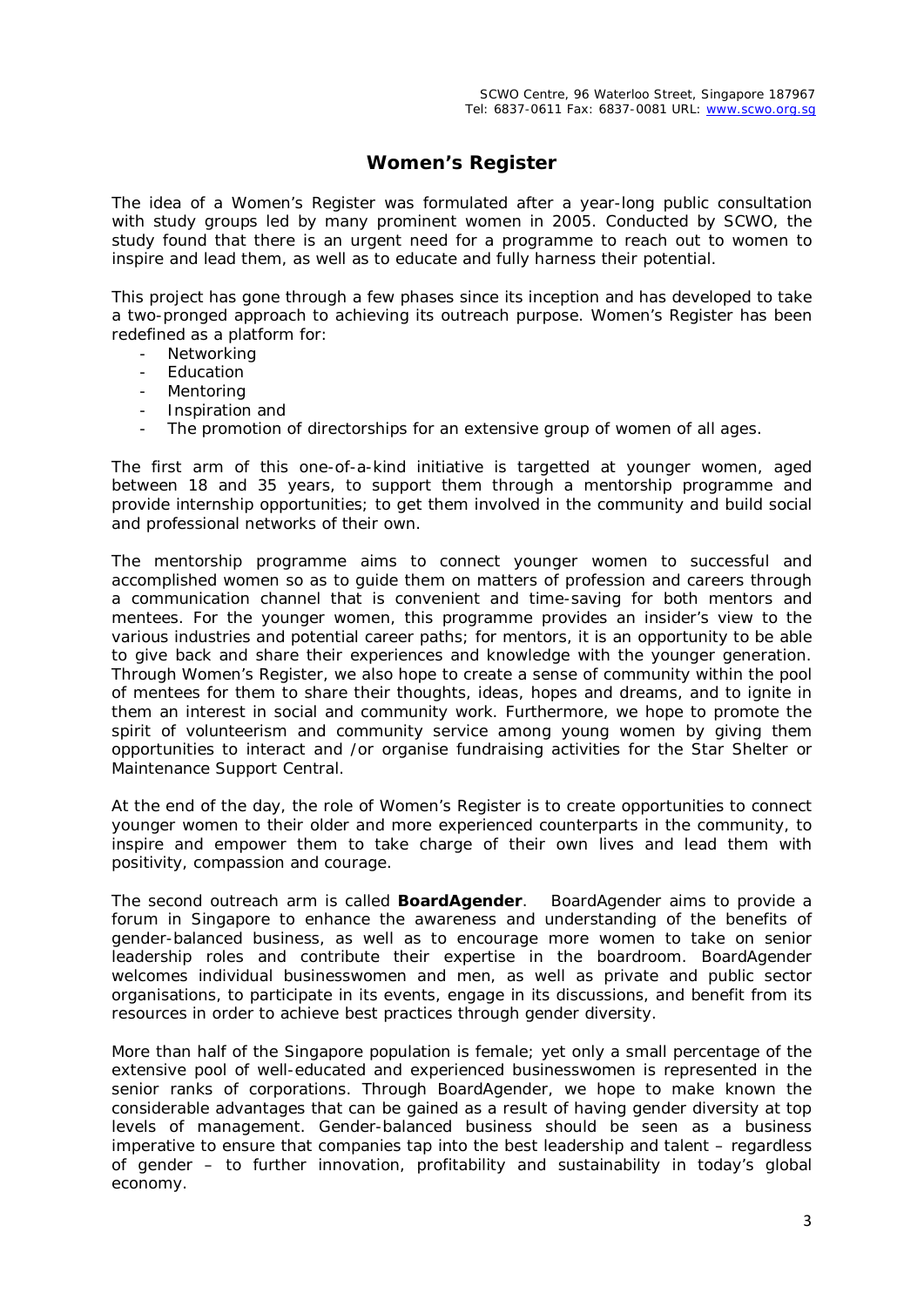### **"We are 100"**

To commemorate International Women's Day Global Centenary, SCWO commissioned "Freeflow Productions Pte Ltd to produce "We are 100".

"We are 100" is about celebrating 100 years of progress and achievements of women. It features three generations of women -- showcasing the past, present and future of womanhood in Singapore. "We are 100" is a collection of the faces and voices of women, sharing with the audience how the makings of yesterday and today have made the dreams of tomorrow possible.

Many of the faces featured belong to women and girls from our Member Organisations, and from women who helped shape the landscape of female advancement in Singapore.

This will be a historical documentary of the progress of Singapore Women for the last 100 years.

### **Inaugural SCWO Debating Tournament**

This is an initiative to engage the future generations of the workforce and thought leaders, by collaborating with the Singapore Management (**SMU**) University's Debating Society to organise the **Inaugural SCWO Debating Tournament** for students of tertiary institutions in Singapore, to hear their views, understand their concerns and learn from their hopes for the future. This is the start of an annual tournament, which we hope will develop to include regional and international debate teams in the coming years. The tournament was held from the 25<sup>th</sup> to 27<sup>th</sup> February 2011 in SMU.

### **International Women's Day**

Each year, International Women's Day is celebrated on the  $8<sup>th</sup>$  of March, and 2011 is especially important as it is the Global Centenary. Around the world, thousands of events in hundreds of countries will mark this important milestone in the progress of women to fair partnership in family, social, business and political life. Where we are today is the result of the women and men of vision in our past, and we look now to the future.